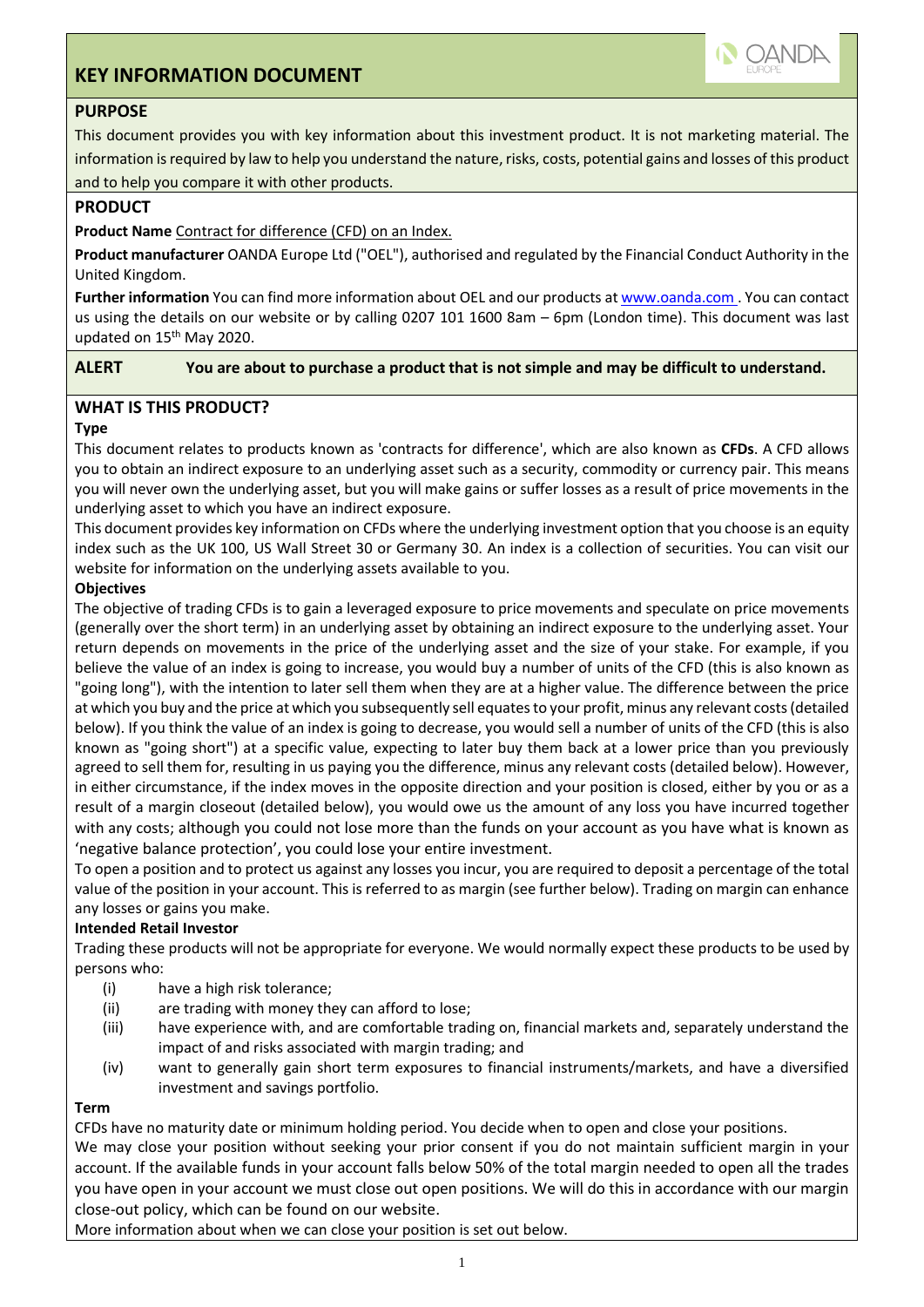# **WHAT ARE THE RISKS AND WHAT COULD I GET IN RETURN?**

#### **Risk Indicator**

**!**



Lower risk **Higher risk** Higher risk There is no recommended or minimum holding period for this product. You must maintain sufficient margin in your account to keep your positions open. Trading this product on margin means you could lose your entire investment.

The summary risk indicator is a guide to the level of risk associated with this product compared to other products. It shows how likely it is that the product will lose money because of movements in the markets or because we are not able to pay you. We have classified these products as 7 out of 7, which is the highest risk class. This is because there is a very high chance that you could lose your entire investment.

CFDs are complex instruments and come with a high risk of losing money rapidly due to leverage. Figures published by the Financial Conduct Authority show that approximately 82% of retail clients trading CFDs with firms regulated by the FCA lose money. Details of the percentage of retail investors who have lost money with us over the preceding 12 months can be found a[t www.oanda.com](http://www.oanda.com/) . You should consider whether you understand how CFDs work and whether you can afford to take the high risk of losing your money.

**BE AWARE OF CURRENCY EXCHANGE RISK. If your account is denominated in a different currency to the quoting currency, your final return will depend on our exchange rate between these two currencies. This risk is not considered in the indicator shown above or in the Performance Scenario below.**

**You can lose your entire investment, including all cash deposited in your CFD trading account, together with any unrealised net profits from other open positions you may have on your account.** Losses can materialise quickly due to the use of margin (see further below).

CFD trading requires you to maintain a certain level of funds in your account to keep your positions open. This is called margin requirement. You will be able to open a position by depositing only a small percentage of the notional value of the position, creating a leveraged position. Leverage can significantly magnify your gains and losses. If the funds in your account are no longer sufficient to keep your position open, you will be required to make up this shortfall. This is known as a margin call. If you do not meet your margin call, once available funds in your account falls below 50% of the total margin needed to open all the trades that you have open in your account we must close out open positions. We may close your position (immediately and without notice) and you will realise any losses. You could, therefore, lose your entire investment.

You can visit our website for further information.

Our CFDs are not listed on any exchange, and the prices and other conditions are set by us in accordance with our Order Execution Policy. Positions can only be closed with us, and are not transferable to any other provider. If you have multiple positions with us, your risk is cumulative and not limited to one position.

The tax regime of the country in which you are domiciled may impact your return.

This product does not include any protection from future market performance so you could lose some or all of your investment. If we are not able to pay you what is owed, you could lose your entire investment. However, you may benefit from a consumer protection scheme (see the section 'What happens if OEL is unable to pay out'). The indicator shown above does not consider this protection.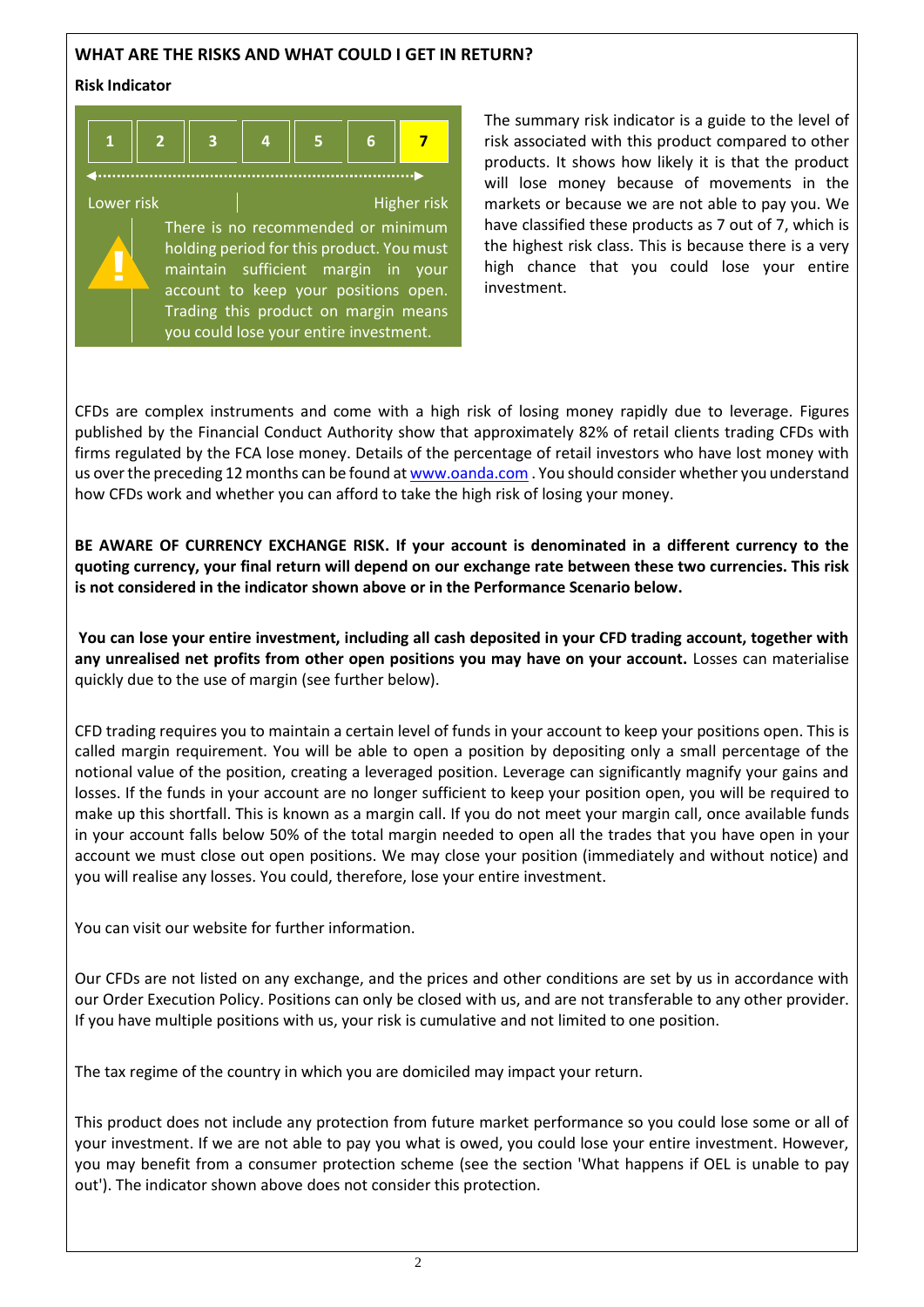# **Performance Scenarios**

This key information document is not specific to a particular product. It applies to a CFD on any index. However, each CFD you enter into with us is specific to you and your choices. You will be responsible for choosing the underlying index (subject to availability on our platform); when you open and close your position; the size of your position and your margin (subject to leverage limits for the CFD depending on the index); and whether to use any of the risk mitigation features that we offer (such as stop loss orders and reducing your leverage to a 10:1 minimum). This performance scenario is based on an account with only one open position, however, each of your positions will also be impacted by any other open position you have with us. These underlying options offered for each CFD will have a material impact on the risk and return of your investment.

The example below shows the money you could lose or get back under different scenarios if you were to opt to trade the Germany 30 CFD.

The scenarios assume that the position is opened and closed the same day before 5pm ET, and so there are no financing costs, just the dynamic spread, and thereby includes all the costs of the trade. The scenarios also assume that funds on the account match the margin needed in order to open the trade. The figures do not take into account your personal tax situation, which may also affect how much you get back. These performance scenarios assume that you only have one position open, and do not take into account the negative or positive cumulative balance you may have if you have multiple open positions.

The stress and unfavourable scenarios below show what you might lose in adverse market circumstances, and none of the scenarios take into account the situation where we are not able to pay you. The scenarios shown illustrate how your investment could perform. You can compare them with the scenarios of other products. The scenarios presented are an estimate of future performance and are not exact indicators. What you get will vary depending on how the market performs and how long you keep the investment.

Small price movements can rapidly lead to losses, and in one scenario you would need to deposit additional funds in order to avoid margin closeout when the unrealised loss on your trade exceeds 50% of the margin needed to place the trade. However when there is rapid adverse market movement it may not be possible to close out your position with only the loss of 50% of the margin needed to open the trade, you could lose all of the available funds on your account, ie: your entire investment, (any cash deposited in your account and any unrealised net profits from all other open positions).

| <b>Trade</b>        | <b>Account</b><br><b>Denomination</b> | <b>Trade</b><br><b>Size</b> | Pip<br><b>Size</b> | <b>Typical</b><br><b>Spread</b> | Leverage | <b>Opening</b><br><b>Price</b> | <b>Margin needed</b><br>to open trade | Close out when <<br>50% open margin<br>held on account |
|---------------------|---------------------------------------|-----------------------------|--------------------|---------------------------------|----------|--------------------------------|---------------------------------------|--------------------------------------------------------|
| DE30/<br><b>EUR</b> | <b>EUR</b>                            | 10                          |                    | 1.5                             | 20:1     | 11,645.8                       | 5,822.90                              | 2,911.45                                               |

| <b>STRESS</b>        |                                                | <b>MODERATE</b>                                                                                |                | <b>UNFAVOURABLE</b> | <b>FAVOURABLE</b>                                     |         |
|----------------------|------------------------------------------------|------------------------------------------------------------------------------------------------|----------------|---------------------|-------------------------------------------------------|---------|
|                      | <b>Long Position</b><br><b>Margin Closeout</b> | <b>Long Position</b><br><b>Sell Position</b><br>No price<br><b>Adverse Market Move</b><br>move |                |                     | <b>Sell Position</b><br><b>Beneficial Market Move</b> |         |
| <b>Closing Price</b> | <b>Loss</b>                                    | Loss                                                                                           | Close at price | <b>Loss</b>         | Close at price                                        | Gain    |
| 11,354.60            | 2,912.00                                       | 15.00                                                                                          | 11,790.80      | 1450.00             | 11,500.80                                             | 1450.00 |

# **WHAT HAPPENS IF OEL IS UNABLE TO PAY OUT?**

If OEL is unable to meet its financial obligations to you, this could cause you to lose the value of any CFDs you have with OEL. OEL segregates your funds from its own money in accordance with the UK FCA's Client Asset rules. Should segregation fail, your investment is covered by the UK's Financial Services Compensation Scheme (FSCS) which covers eligible investments up to £50,000 per person, per firm. See [www.fscs.org.uk.](http://www.fscs.org.uk/)